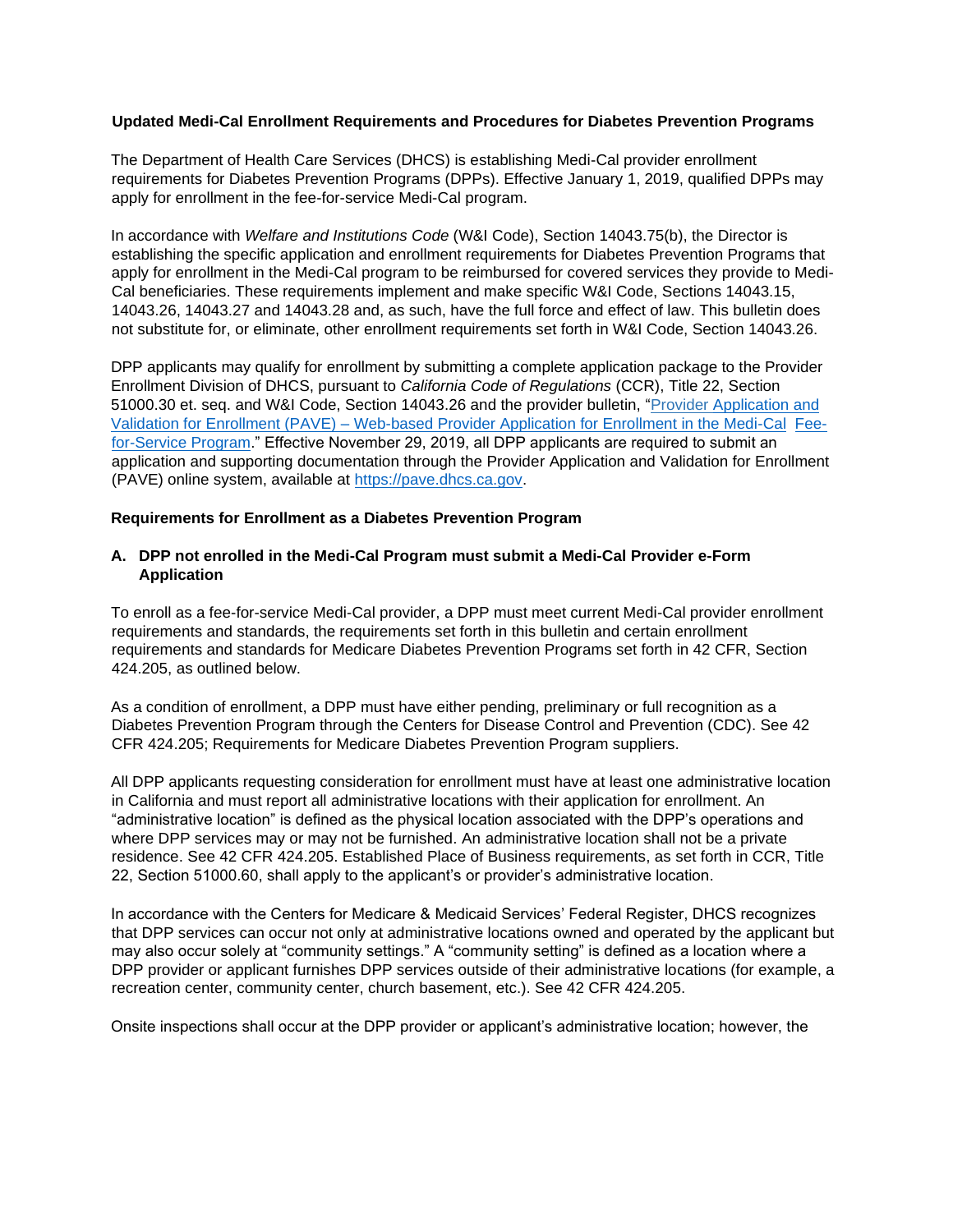DPP provider or applicant is not required to furnish DPP services at their administrative location.

DPPs shall use peer coaches to provide DPP services to Medi-Cal beneficiaries. These coaches are required to obtain and maintain a valid National Provider Identifier (NPI) at all times. Additionally, a DPP coach must NOT:

- Currently have Medicaid or Medicare billing privileges revoked and must not be currently subject to the reenrollment bar
- Currently have its Medicaid billing privileges terminated for-cause or be excluded by a State Medicaid agency
- Currently be excluded from any other Federal health care program, as defined in 42 CFR 1001.2, in accordance with section 1128, 1128A, 1156, 1842, 1862, 1867 or 1892 of the Act
- Currently be debarred, suspended or otherwise excluded from participating in any other Federal procurement or non-procurement program or activity in accordance with the Federal Acquisition Streamlining Act implementing regulations and the Department of Health and Human Services non-procurement common rule at 45 CFR part 76
- Have, in the previous 10 years, any of the following State or Federal felony convictions:
	- ̶ Crimes against persons, such as murder, rape, assault and other similar crimes for which the individual was convicted, as defined under 42 CFR 1001.2, had a guilty plea or adjudicated pretrial diversion
	- ̶ Financial crimes, such as extortion, embezzlement, income tax evasion, insurance fraud and other similar crimes for which the individual was convicted, as defined under 42 CFR 1001.2, had a guilty plea or adjudicated pretrial diversion
	- ̶ Any felony that placed Medicare or its beneficiaries at immediate risk, such as a malpractice suit that results in the individual being convicted, as defined under 42 CFR 1001.2, had a guilty plea or adjudicated pretrial diversion of criminal neglect or misconduct
	- ̶ Any felonies for which the individual was convicted, as defined under 42 CFR 1001.2, had a guilty plea or adjudicated pretrial diversion that would result in mandatory exclusion under section 1128(a) of the Act

If a DPP is found to be utilizing a peer coach who does not meet these standards, the DPP's application for enrollment may be denied. See 42 CFR 424.205.

DPP applicants must submit all of the following items with their *Medi-Cal Provider e-Form Application*:

- A copy of the DPP applicant or provider's valid, current, CDC Pending or Preliminary Recognition letter or a current valid copy of their Certificate of Full CDC Recognition. Providers are required to obtain and maintain this recognition/certification at all times. Loss of pending, preliminary or full recognition will result in removal from participation in the Medi-Cal program.
- A typed roster of all peer coaches, which includes each coach's full name, NPI number, birth date and Social Security Number
- Newly enrolling DPP applicants must attach a copy of a prefilled Department of Justice (DOJ) *Request for Live Scan Service* (BCIA 8016) form for each required individual with their application date-stamped and showing verification that all fees have been paid by either a "PAID" stamp from the public Live Scan operator or a receipt of payment. For details on the process as well as who is